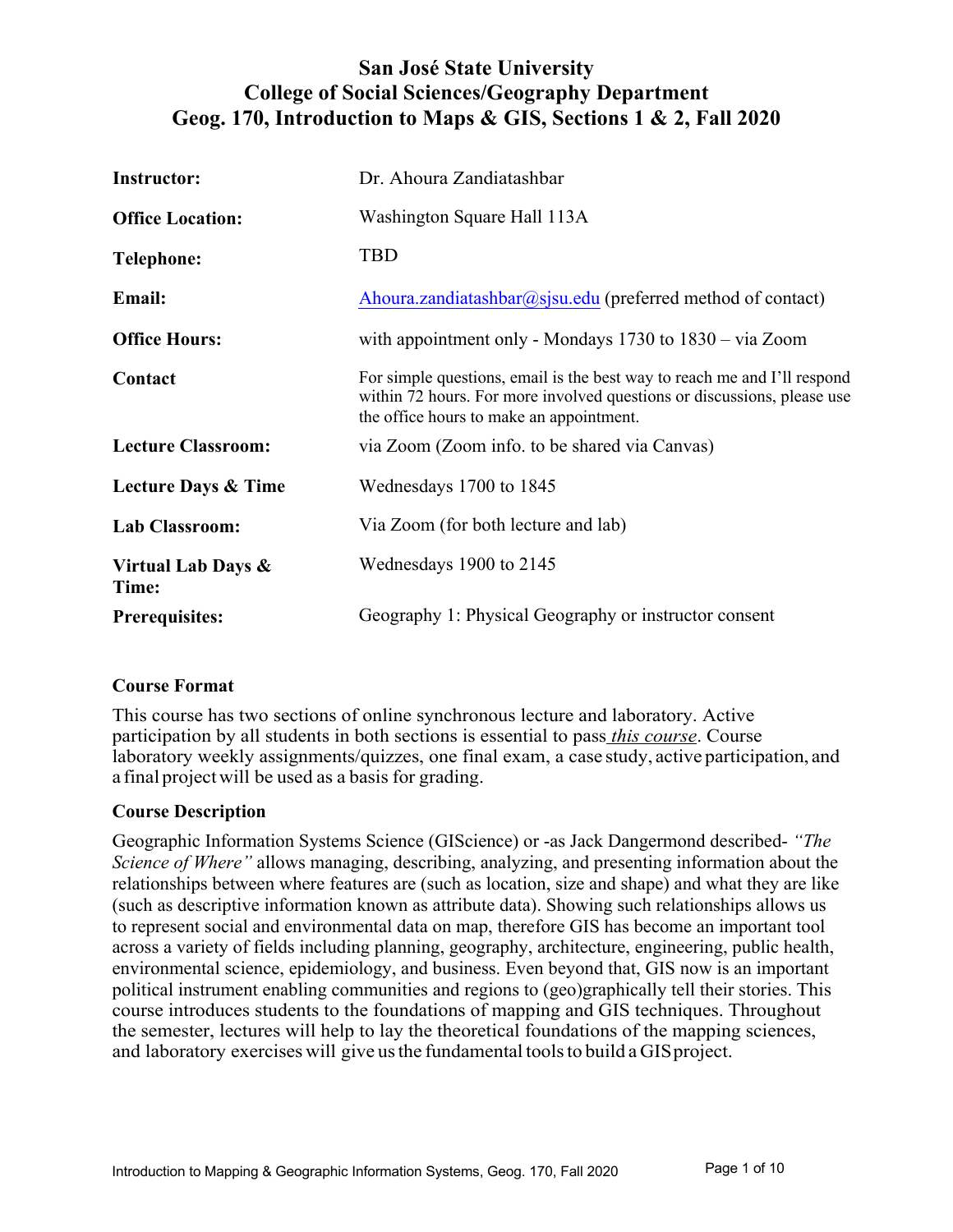## **Course Learning Outcomes (CLO)**

Upon successful completion of this course, students will be able to:

- 1. obtain an understanding ofthe *basic* principles and concepts ofmapping and GIScience
- 2. gain an *introductory* level knowledge of analyzing location information in form of geospatial data
- 3. be able to construct a thematic map using a GIScience visualization techniques
- 4. assess implication of GIScience insolvingavarietyof societal problems with relation to spatial patterns

## **Texts/Readings:**

#### **Textbook (required) (please note that this book is an interactive .pdf format plus a website which are freely available (likeds below), so it is not recommended to purchase a hardcopy).**

Harder, C., & Brown, C. (2017). *The ArcGIS book: 10 big ideas about applying the science of where.* Esri Press.

The required textbook is **The ArcGIS Book: 10 Big Ideas About Applying the Science of Where** which is available in an interactive .pdf format and comes with an **Instructional Guide** providing the technical knowledge.

This e-book brings 250 examples together for each topic that is covered in each chapter and include several videos from thought leaders in GIScience.

#### **Supplemental Readings**

Supplemental readings and activities (mostly tutorials and videos) will be distributed as the semester progresses at class meetings and via Canvas course page.

## **Other technology requirements / equipment / material**

- Arc GIS Online (AGOL) Account AGOL will be our primary platform this semester and instructor in collaboration with SJSU eCampus will activate student access
- Any web-browser and internet access that allow you to connect for class sessions and enter AGOL
- Microsoft Office Microsoft Excel will be used frequently (student versionavailable on: SJSU information technology webpage)
- Adobe Creative Suite utilizing Acrobat Reader (available as Adobe Creative Cloud for students on SJSU eCampus webpage)
- Online data storage (e.g. Dropbox, OneDrive, or Google Drive)

Students are required to have an electronic device (laptop, desktop or tablet) with a camera and built-in microphone. , particularly for accessing materials and uploading assignments on Canvas or submitting via email. SJSU has a free equipment loan program available for students.

Students are responsible for ensuring that they have access to reliable Wi-Fi during tests. If students are unable to have reliable Wi-Fi, they must inform the instructor, as soon as possible or at the latest one week before the test date to determine an alternative. See Learn Anywhere website for current Wi-Fi options on campus.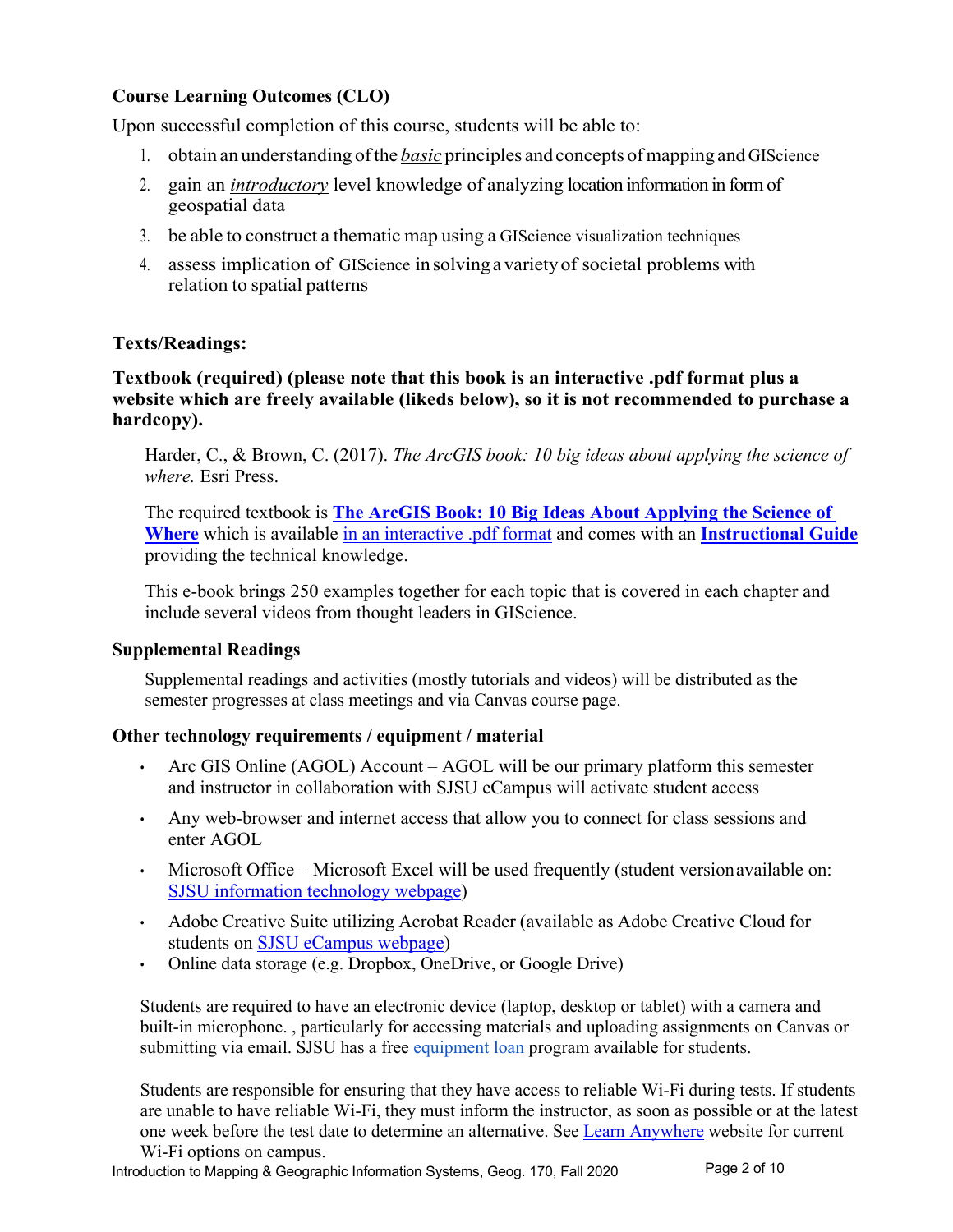Strongly consider an average *lap-top or personal computer* that allows using AGOL and Canvas. Feel free to contact instructor if you have question about the hardware requirements. Using personal computer creates a work environment that is more portable (in case of a laptop) and also supports frequent practice which is a critical factor in learning GIScience techniques.

All Weekly Quizzes (WQs) must be submitted and uploaded to Canvas in Adobe portable document format (.pdf) or Microsoft Word Document format (.doc or .docx)

## **Course Requirements and Assignment**

SJSU classes are designed such that in order to be successful, it is expected that students will spend a minimum of forty-five hours for each unit of credit (normally three hours per unit per week), including preparing for class, participating in course activities, completing assignments, and so on. More details about student workload can be found in University Policy S12–3 at http://www.sjsu.edu/senate/docs/S12-3.pdf.

University policy F69–24 at http://www.sjsu.edu/senate/docs/F69-24.pdf states that "Students should attend all meetings of their classes, not only because they are responsible for material discussed therein, but because active participation is frequently essential to insure maximum benefit for all members of the class. Attendance per se shall not be used as a criterion for grading."

## **Methods**

The course will involve a combination of lectures, discussions and participation,WQs, one case study research paper, a final project and a final examination for grade determination. It is required to read the assigned sections of the textbook and readings prior to the week in which they are discussed. The lectures and discussions will expand on the materials from the readings. Discussions will involve all members of the class because you will be evaluated on participation. In-class exercises and WQs will cover a range of basic mapping andintroductory GIScience concepts and techniques.

## **Class Pace**

Instructor will try best to walk through together explaining concepts and doing exercises in class. I will assume a moderate pace. While everyone works at a different pace, going too fast will leave some students behind, but going too slow will make it difficult to hold your attention. If you fall behind, please use the raise your hand feature in Zoom and instructor (if can do without slowing down the whole class) will help you.

# **Weekly Quizzes (WQ) (350 Points)**

This course will have seven WQs to link conceptual GIS with technical GIS and emphasizes applications to the geography and urban environment. WQs will be posted on Canvas in the Quiz section and is due on Wednesday at noon; before weekly lecture session starts.

**Case Study Report and Presentation (200 Points):** Case study report (<1000-1500 words) on the selected topic (e.g. Transportation, Public Health, Parks, Historic Preservation, Community Development or Economic Development, and the like), *with a narrow and defined focus and a direct connection to your final project*. For example, within transportation, your focus could be on biking networks and stations in San Jose, CA. In this case, make a case study report that brings examples of GIS projects on biking networks and stations wherever happened, preferably withing a similar urban environment. *Students are asked to finalize this section prior to developing the final project proposals as it strongly improves the quality of final project and proposal.* Reports are due on 10/28/2020 at noon, no need to submit a presentation file.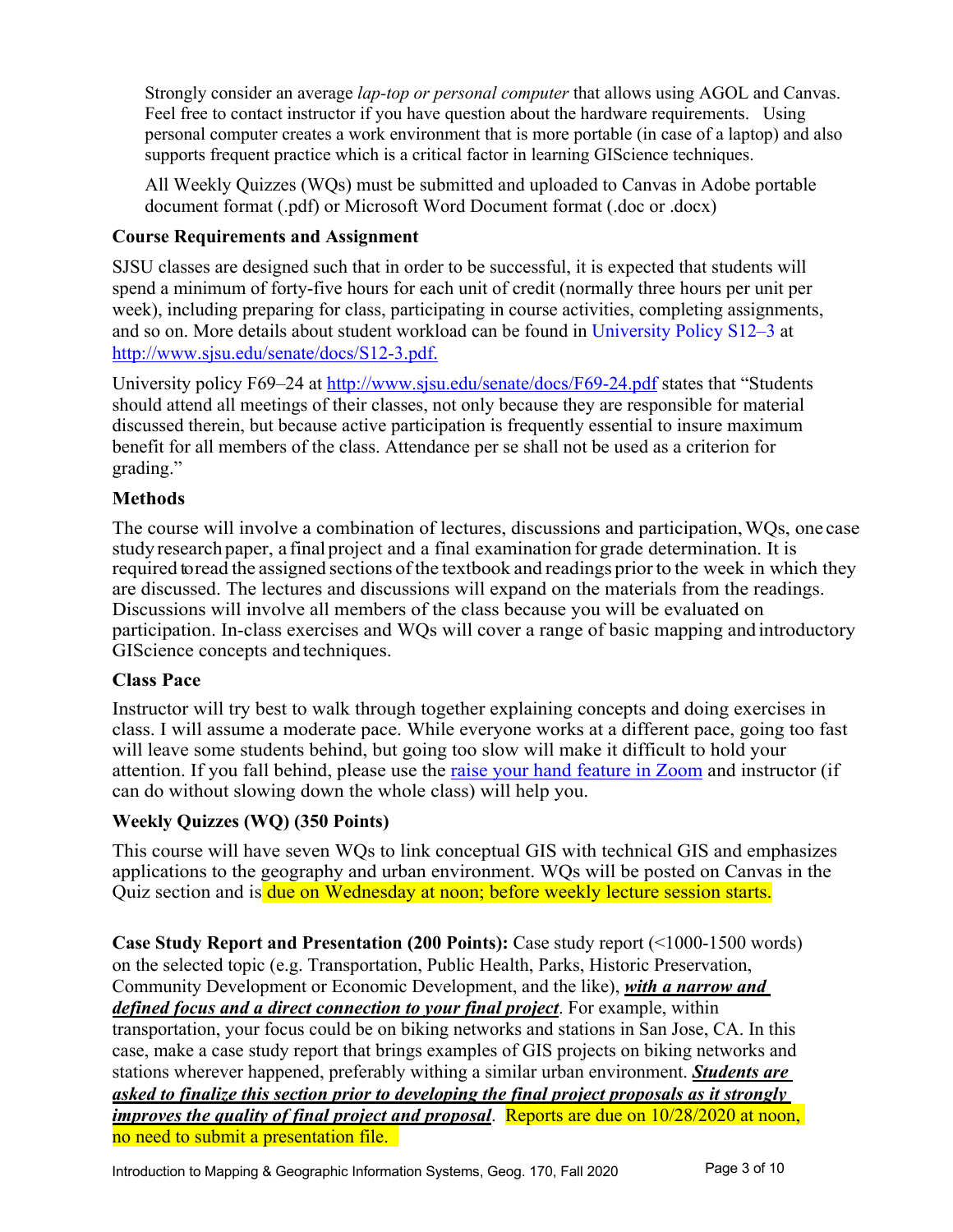- Summarize 3-5 case studies (each up to 300 words). These GIS projects could be carried out by a local, state, federal, or private agency, firm, company or academic institution. But all 3-5 cases should address the selected topic, e.g. biking networks and stations.
- Each summary should explain concisely how GIScience was used to solve a particular problem for the same selected topic, which techniques author(s) used and their relevancy to the student's final project.
- Students will present the case study analyses in no more than 5 slides **on the Week 11**.

# **Final Project/Presentation (375 Points):**

Your final project (composed of a case study submission, final report, proposal submission and presentations) is worth of 625 points, or 50% of your total grade. Examples of case study, proposal and final project, as well as final project grading rubrics will be provided via Canvas.

## **Purpose and Scope**

The purpose of the final project is to demonstrate:

- 1) Good knowledge about GIScience application to a specific topic
- 2) Mastering the basics of AGOL. Your project should exhibit the GIScience concepts as well as AGOL functions that were covered in class, for example map-design techniques including symbology, labeling, table join and relate, map layout and design, and the like.

**Proposal Presentation (Due Week 12):** Before proposal presentation, students will be invited to participate in *project idea discussion forum* on Canvas and are highly encouraged to consult their topic with instructor. Students will present their project proposal, explaining briefly what they want to do for approval. We will also dedicate time in *lab sessions* to take questions and discuss ideas. After presenting your project proposal, you will have two days to update your proposal based on the comments that you receive during the presentation following the submission details below.

# **Submission Proposal Presentation and One-Page Proposal together (Due Week**

**12):** After receiving comments on the proposal presentation day, teams will have two days to finalize their project proposals based on the comments for submission. Project proposal statement and presentation **are due on 11/06/2020 midnight**. Students will need to combine and submit one file including both proposal presentation and one page paragraph proposal. Please note that the purpose of the paragraph is to give a generic idea and a direction. You can maneuver and change afterward as needed. Although the proposal submission will be common among team members, each student should submit a copy.

# **and**

It should include:

- Team members.
- Title and Topic/Focus (e.g. Transportation, Public Health, Parks, Historic Preservation, Community Development or Economic Development, and the like).
- Research question (or Hypothesis) that you want GIS to answer or test.
- Data required to do the project and data sources.

Introduction to Mapping & Geographic Information Systems, Geog. 170, Fall 2020 **Project Progress Presentation:** Project progress presentation will occur two weeks prior to the final presentation. Teams will present their project progress to the class (and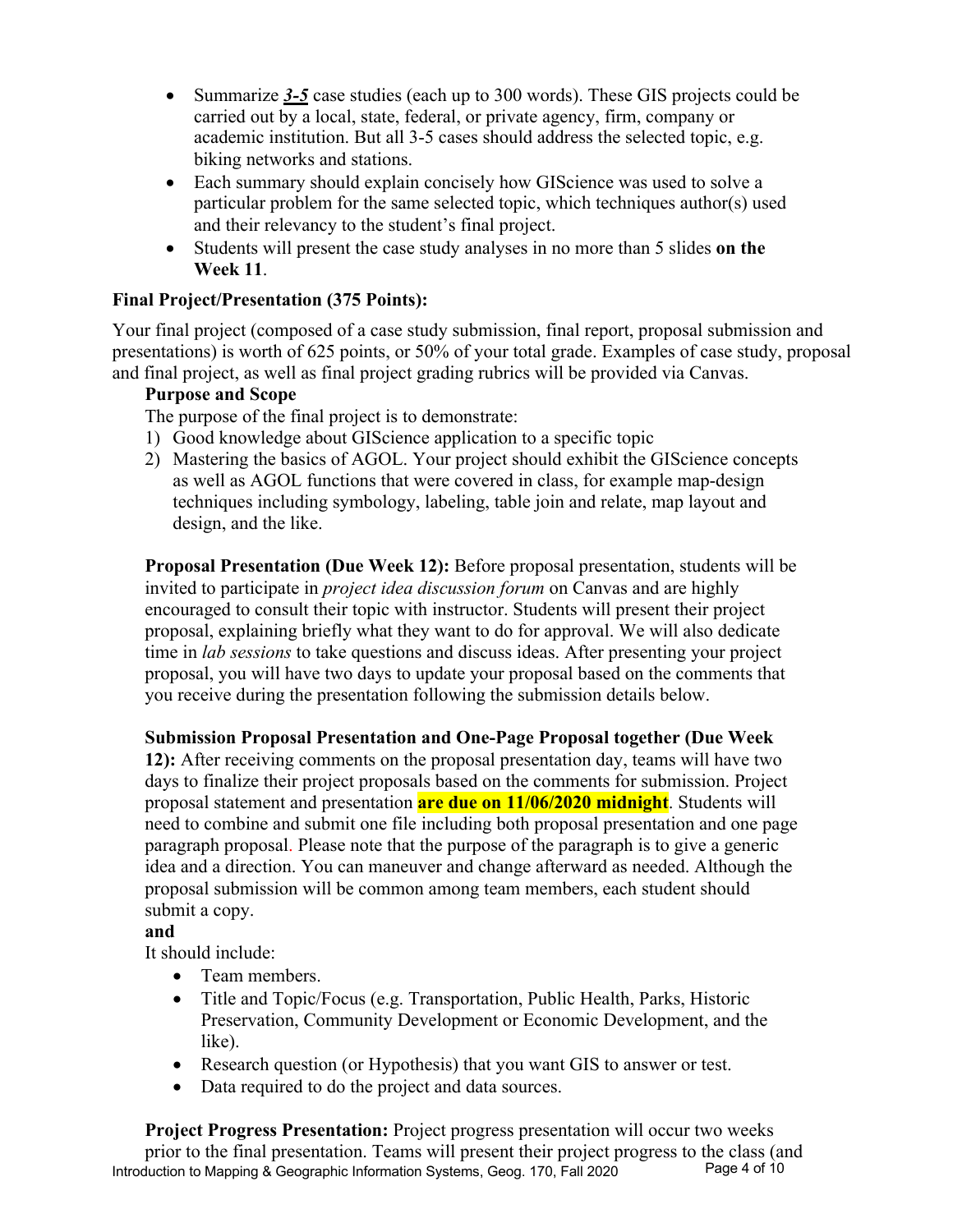possibly an external jury); by when their works should be more than 60% completed and have primary results ready to present. Team will receive feedback to finalize their projects accordingly. These feedbacks will be recorded to be considered for the final evaluation of the projects.

## **Final project (plus extra points for poster submission):**

- 1. **A short report** (**1000-1500 words**) that explains the project's contribution. The report should include:
	- a. Context of the project, problem, goals and objectives, inspiring precedents, etc.
	- b. Major steps to create AGOL maps, technical challenges, data issues.
	- c. Main findings, transferable lessons, future work.
	- d. Include key maps and links to the final maps.
	- e. Acknowledge limitations and indicate future work.
	- f. Include list of data sources. This could be placed at the end of the report.
- 2. **A presentation** that displays *final maps and findings*. The final presentation should explain the key steps involved in making these maps in form of a framework. It is highly encouraged to visualize the steps of completing the project. A template for final project presentation will be shared on Canvas.

# **A Review of Deadlines for the Final Project**

- 1. **Week 12\_Proposal Presentation:** Students will present their project proposals. See proposal presentation instruction and examples on Canvas.
- 2. **Week 12\_ Submit Proposal Presentation Plus One-Page Proposal Statement:** You will submit one paragraph proposal **on 11/06/2020 midnight**, explaining briefly what you want to do for approval. Example of one paragraph statement and project examples ideas will be available on Canvas.
- 3. **Week 15\_Propject Progress Presentation:** No more than five slides including one slide intro and background, two slides for method and two slides for your primary findings.
- 4. **Week 17\_Final Project Presentation**: Submit all materials on the day of presentation. Your final project presentation includes report, a presentation and a poster submission for extra points as well which might be displayed during an exhibition.

# **Final Examination (225 Points)**

There will be one final examination covering all of the GIScience principles that will be covered in class. Class lectures assigned chapters of the text e-book and weekly quizzes are the major sources for final exam. There will be no makeup examinations unless for serious and compelling reasons.

# **Class Participation (100 Points)**

Plan to attend all classmeetings, presentations, open lab sessions and discussion forums. Active participation is a vital element of the course. This not only makes the class more interesting and enjoyable, but you are responsible for material discussed during class and you cannot earn an "A" without participating. Your class participation grade will include contributing to discussions and in-class exercises, presentations, Canvas discussion forums, creativity in making your presentations as participatory and interactive as possible. Quality participation also includes reading weekly assignments prior to attending class, volunteering information and ideas to discussions, asking and answering questions through the presentations,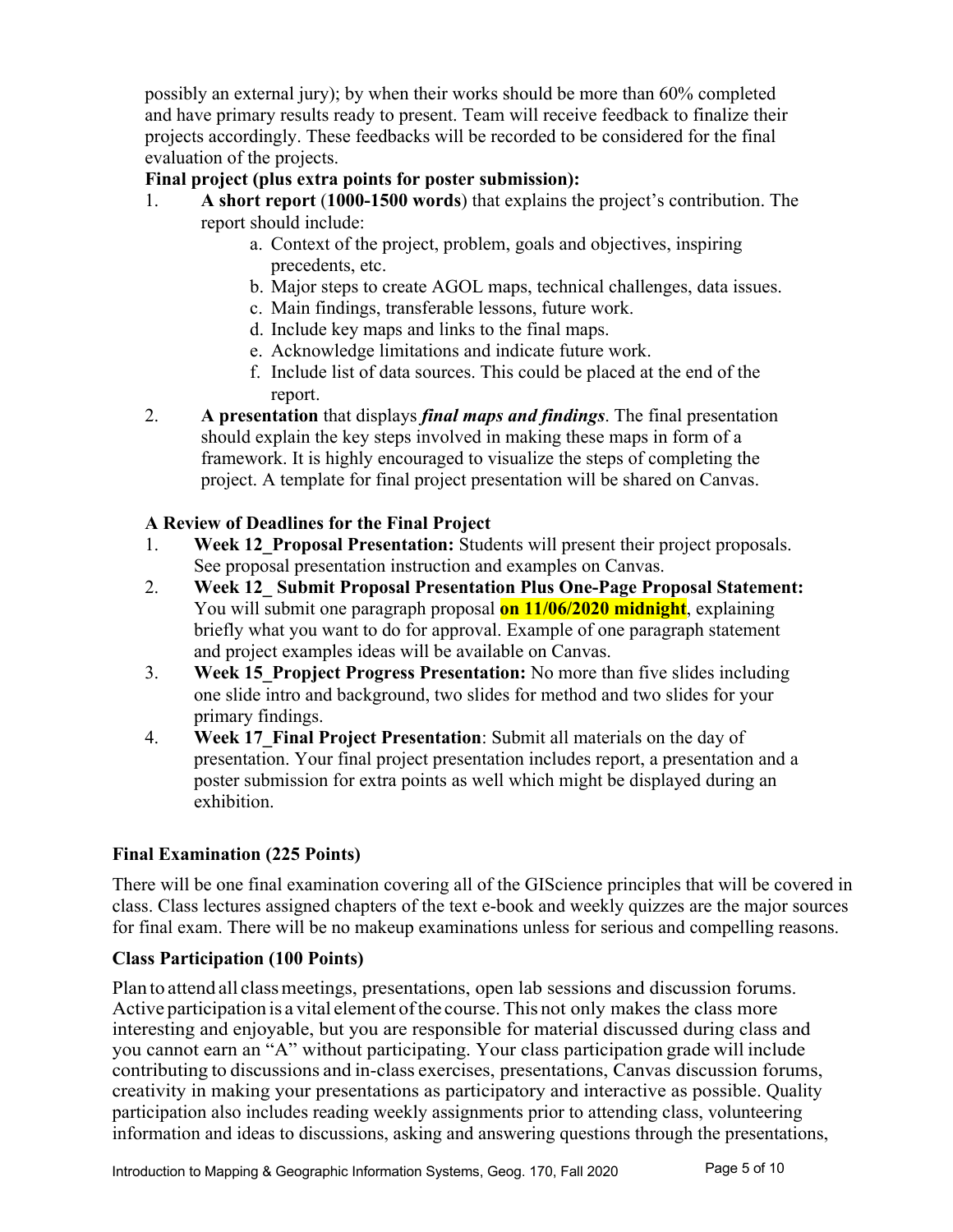creativity in your presentation, and being an active participant on Canvas. Classparticipationis worth 125 points, 10% of your final grade.

## **Grading Information**

This course must be passed with a C or better as a Urban and Regional department graduation requirement.

**Correct use of English and proper formatting/style are fundamental requirements for your assignments to be graded.** If errors in English make it difficult for a grader to understand your sentences, or excessively slow down the grader to mark your technical errors; then your examinations and case study assignment will be returned to you for further work on its English, and your grade for the paper will be deferred until it is resubmitted with corrected English. There should be a formal tone from your essays: no breezy style and **no contractions** (Please refer to the Purdue Owl's webpage on the appropriate use of language at https://owl.english.purdue.edu/owl/resource/608/01/). If any of the previously mentioned styles are used, then they will be counted as an error of syntax and/or grammar. An excess of nine errors per assignment will warrant a 10% reduction. The first ten identified errors in spelling, syntax, and grammar will be noted on your document. Therefore, it is up to you to proofread your assignment prior to submission.

This class will follow the American Psychological Association (APA) formatting and style guidelines; therefore, if you must cite sources please conform to APA guidelines. The Purdue Owl APA Guidelines at https://owl.english.purdue.edu/owl/resource/560/01/ is a useful resource for general information.

If you have any questions regarding formatting and style forms, then please feel free to ask me.

When required as such, assignments should be submitted as soft copy documents as an Adobe portable document format (.pdf) file only. Assignments, proposal, case study/literature review, formal project proposal for graduate students, must be written using formal academic writing styles conforming to these guidelines:

- 1. All Assignments should be in .pdf format and must have your Name, course number (GEOG170), assignment number, date, and page number ON EVERY PAGE. Here is an example: John Brown, Fall GEOG170, ASS\_01, 22 SEP\_2020 Page x
- 2. Times New Roman 12pt normal font
- 3. double line spacing
- 4. 1" margin all around
- 5. Proper numbering formats without question prompts

If any of the above standards are not adhered to, then there will be a 0.1 point reduction for each violation from above.

If your assignments are rejected for an excessive number of errors, you will be allowed to rewrite and resubmit said document within two weeks from the original due date. After the two weeks of the initial grading period, all assignments will be considered final. If you did not take advantage of the redo, then the final grading stands—all detected errors will be downgraded accordingly. See the Canvas webpage for more information.

## **Determination of Grades**

A strong performance in all areas of assessment is necessary to achieve the highest grade in this course. You will not be graded on attendance. However, it is not possible to do well if you are not present in class to join in discussions and complete the laboratory exercises.

Introduction to Mapping & Geographic Information Systems, Geog. 170, Fall 2020 Page 6 of 10 It is your responsibility to inform me in advance if you know you must miss a class for a valid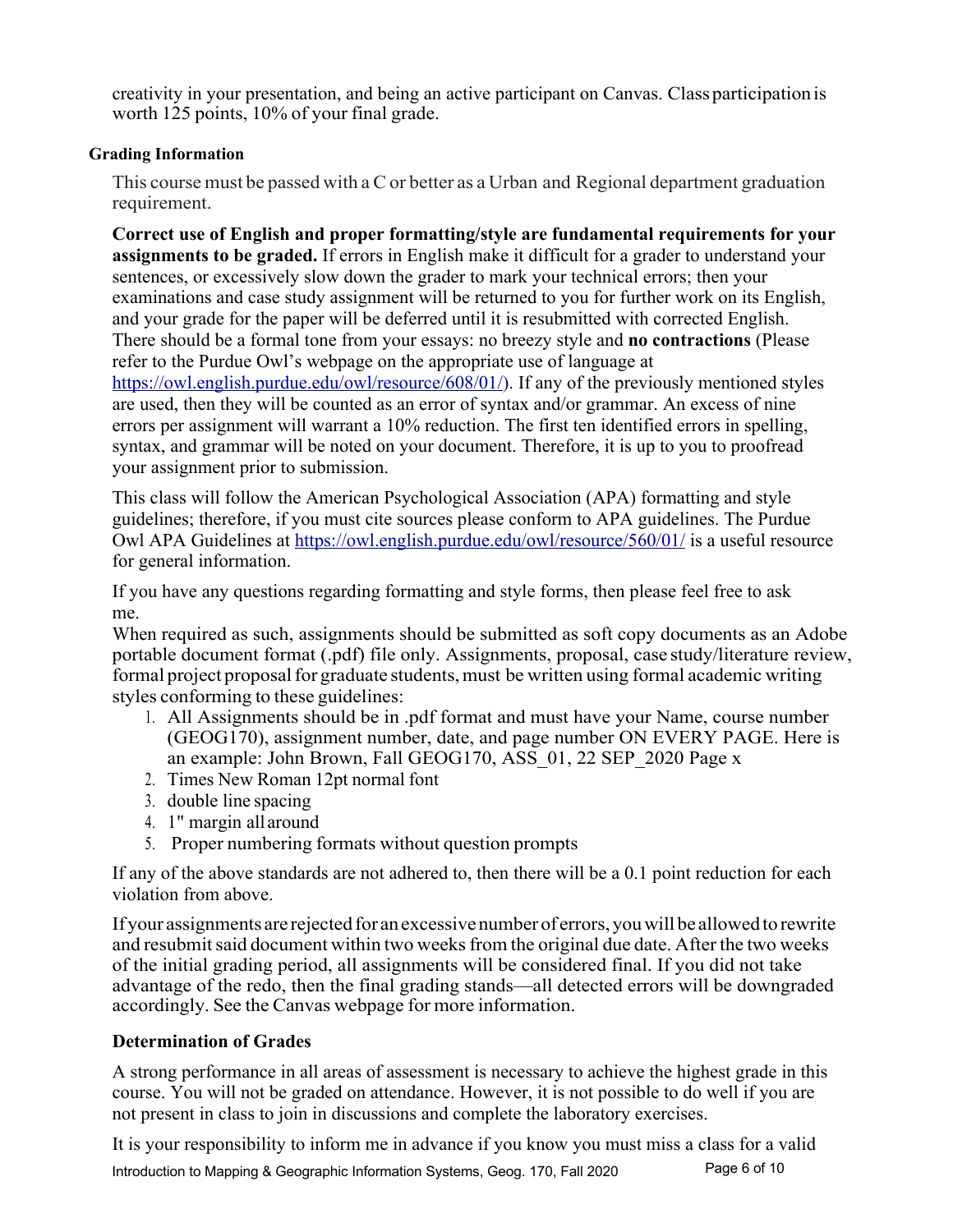reason. Excused absences refer to illness, family responsibilities, and similar necessities. Exceptions to these policies will be made only in the case of officially documented emergencies. Contact me regarding emergencies as soon as possible—before an assignment is due rather than after it is already late—so special arrangements may be made.

## **Grade Breakdown**

| <b>Task</b>   | <b>Points</b> | Percent |
|---------------|---------------|---------|
| Participation | 100           | 8       |
| <b>WQs</b>    | 350           | 28      |
| Case study    | 200           | 16      |
| Final project | 375           | 30      |
| Final exam    | 225           | 18      |
| <b>Total</b>  | 1250          | 100     |

#### **Letter Grades: Percentage Ranges & Point Ranges**

| Letter<br>Grade | <b>Percent Range</b>      | <b>Points Range</b> | Letter<br>Grade | <b>Percent Range</b>      | <b>Points Range</b>       |
|-----------------|---------------------------|---------------------|-----------------|---------------------------|---------------------------|
| $A+$            | 97.00 to 100.00           | 1212.50 to 1250.00  | $C+$            | 77.00 to 79.99            | 962.50 to 999.99          |
| A               | 93.00 to 96.99            | 1162.50 to 1212.49  | $\mathcal{C}$   | 73.00 to 76.99            | 912.50 to 962.49          |
| $A^{-}$         | $90.00 \text{ to } 92.99$ | 1125,00 to 1162.49  | $C-$            | 70.00 to 72.99            | 875,00 to 912.49          |
| $B+$            | 87,00 to 89.99            | 1087.50 to 1124.99  | $D+$            | $67.00 \text{ to } 69.99$ | 837.50 to 874.99          |
| B               | 83,00 to 86.99            | 1037.50 to 1087.49  | D               | 63.00 to 66.99            | 787.50 to 837.49          |
| $B-$            | 80.00 to 82.99            | 1000.00 to 1037.49  | $D-$            | $60.00$ to $62.99$        | 750.00 to 787.49          |
|                 |                           |                     | F               | $0.00 \text{ to } 59.99$  | $0.00 \text{ to } 749.99$ |

#### **Late or Missing Work**

Late assignments will be reduced 1% of the total of the assignment for each calendar day missed (one class session missed equals 7% reduction in grade). No late assignments will be accepted after the last full day of instruction.

Note that "All students have the right, within a reasonable time, to know their academic scores, to review their grade-dependent work, and to be provided with explanations for the determination of their course grades." See University Policy F13–1 at http://www.sjsu.edu/senate/docs/F13-1.pdf for more details.

## **Class Protocols**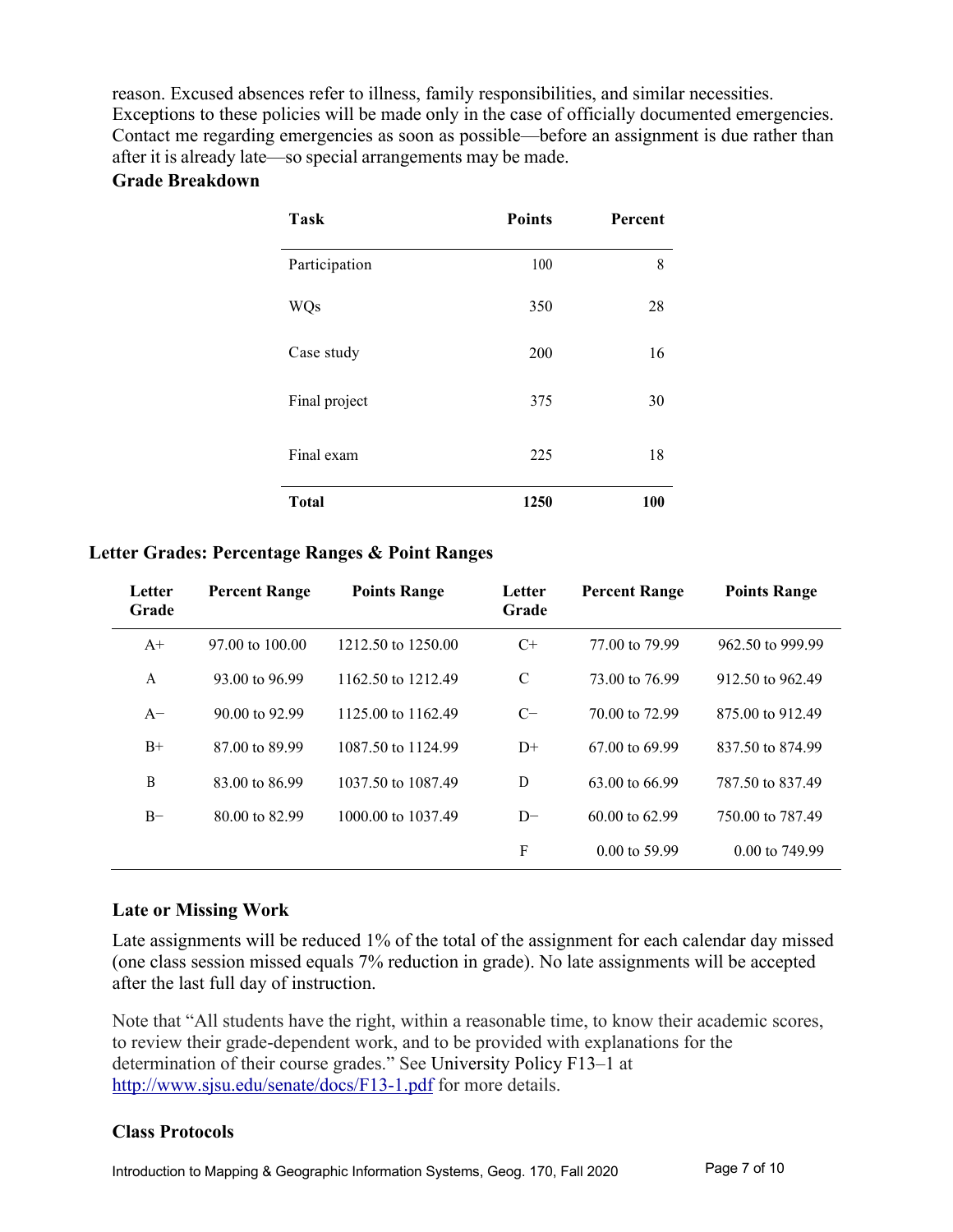**1. Respect for diversity and inclusivity:** My goal is that students from all diverse backgrounds and perspectives be well-served by this course and their learning needs be addressed both in and out of class. The diversity that students bring to this class is viewed as a resource, strength and benefit. My goal is to present materials and activities that are respectful of diversity: gender identity, sexuality, disability, age, socioeconomic status, ethnicity, race, nationality, religion, and culture. In this regard, your suggestions are highly encouraged and appreciated. Please let me know ways to improve the effectiveness of the course for you personally, or for other students or student groups. Given the sensitive and challenging nature of the material in this course, I aim to have an atmosphere of trust and safety in the classroom and will attempt to foster such an environment; in which each class member is able to hear and respect each other. Hence, it is quite essential critical that each member of this class shows respect for all views expressed in class. Therefore, please let me know of something that is said or done in the classroom, by either myself or other students, which is particularly troubling or causes discomfort or offense. Although, I believe our intention may not be to cause discomfort or offense, the impact of such incidents throughout the course is very important and; therefore, deserving of attention. If and when this occurs, there are multiple ways to ease some of the discomfort you may experience:

- Discuss the incident privately with me. I am open to listening to you experience and will work with students to find acceptable ways to process and address the issue.
- Notify me of the issue through another source such as your academic advisor, a trusted faculty member, or a peer. If for any reason you do not feel comfortable discussing the issue directly with me, I encourage you to seek out another, more comfortable avenue to address the issue.

#### **2. Zoom Class Protocol:**

- You are *highly encouraged* (but not required) to turn your camera on in Zoom. Instructor/Teaching Assistant will be available to help to find accommodation for special needs, however requests should be made in advance of Zoom sessions. You are encouraged to share with instructor any concerns or circumstances that might deter you from turning camera on in Zoom.
- Any student that needs accommodations or assistive technology due to a disability should work with the Accessible Education Center (AEC), and the instructor.

#### **3. Zoom Classroom Etiquette:**

- *Mute Your Microphone:* To help keep background noise to a minimum, make sure you mute your microphone when you are not speaking.
- *Be Mindful of Background Noise and Distractions:* Find a quiet place to "attend" class, to the greatest extent possible.
	- Avoid video setups where people may be walking behind you, people talking/making noise, etc.
	- Avoid activities that could create additional noise, such as shuffling papers, listening to music in the background, etc.
- *Position Your Camera Properly:* Be sure your webcam is in a stable position and focused at eye level.
- *Limit Your Distractions/Avoid Multitasking:* You can make it easier to focus on the meeting by turning off notifications, closing or minimizing running apps, and putting your smartphone away (unless you are using it to access Zoom).
- *Use Appropriate Virtual Backgrounds:* If using a virtual background, it should be appropriate and professional and should NOT suggest or include content that is objectively offensive or demeaning.

#### **4. Proctoring Software and Exams**

• Exams will be proctored in this course through Respondus Monitor and LockDown Browser. Please note it is the instructor's discretion to determine the method of proctoring. If cheating is suspected the proctored videos may be used for further inspection and may become part of the student's disciplinary record. Note that the proctoring software does not determine whether academic misconduct occurred, but does determine whether something irregular occurred that may require further investigation. Students are encouraged to contact the instructor if unexpected interruptions (from a parent or roommate, for example) occur during an exam.

#### **5. Recording Zoom Classes**

Introduction to Mapping & Geographic Information Systems, Geog. 170, Fall 2020 Page 8 of 10 • This course or portions of this course (i.e., lectures, discussions, student presentations) will be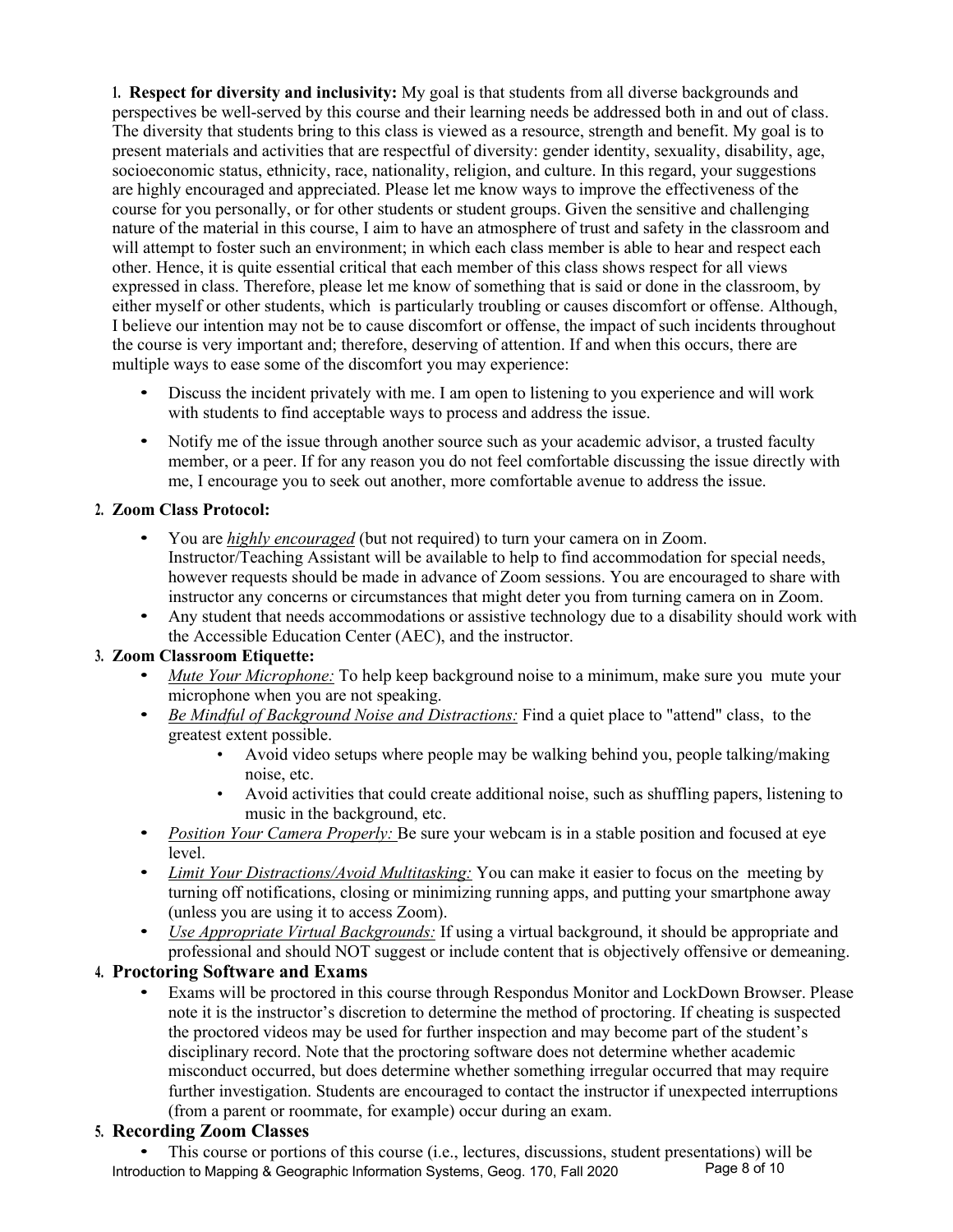recorded for instructional or educational purposes. The recordings will only be shared with students enrolled in the class through Canvas. The recordings will be deleted at the end of the semester. If, however, you would prefer to remain anonymous during these recordings, then please speak with the instructor about possible accommodations (e.g., temporarily turning off identifying information from the Zoom session, including student name and picture, prior to recording).

• *Students are not allowed to record without instructor permission* Students are prohibited from recording class activities (including class lectures, office hours, advising sessions, etc.), distributing class recordings, or posting class recordings. Materials created by the instructor for the course (syllabi, lectures and lecture notes, presentations, etc.) are copyrighted by the instructor. This university policy  $(S12-7)$  is in place to protect the privacy of students in the course, as well as to maintain academic integrity through reducing the instances of cheating. Students who record, distribute, or post these materials will be referred to the Student Conduct and Ethical Development office. Unauthorized recording may violate university and state law. It is the responsibility of students that require special accommodations or assistive technology due to a disability to notify the instructor.

**6.** Students are expected to participate in class by asking questions, attending class and showing up on time (you will be tested on materials that are given and will be advised of any schedule changes at each class session), and finally, respecting the instructor and other students in the classroom.

**7.** Take notes from your readings and feel free to share your questions and experience with others via discussion forums on Canvas.

**8.** Students are expected to attend sessions so that you can remain aware of schedule changes and exam information. The majority of course content will come from lectures and course activities.

**9.** The work you submit must be your own. Plagiarism, representing the work of others as your own, is immoral, illegal, and absolutely against University rules. It can result in dismissal from the University. This can also be the result of cheating on a test or tricking or bullying other students to do your work for you. http://www.engr.sjsu.edu/fclegg/AcadInteg.htm University Policies

Per University Policy S16-9, university-wide policy information relevant to all courses, such as academic integrity, accommodations, etc. will be available on Office of Graduate and Undergraduate Programs' Syllabus Information web page at http://www.sjsu.edu/gup/syllabusinfo/"

#### **10.** Online Exams

## *Testing Environment: Setup*

- No earbuds, headphones, or headsets visible.
- The environment is free of other people besides the student taking the test.
- If students need scratch paper for the test, they should present the front and back of a blank scratch paper to the camera before the test.
- No other browser or windows besides Canvas opened.
- A workplace that is clear of clutter (i.e., reference materials, notes, textbooks, cellphone, tablets, smart watches, monitors, keyboards, gaming consoles, etc.)
- Well-lit environment. Can see the students' eyes and their whole face. Avoid having backlight from a window or other light source opposite the camera.
- Personal calculators indicate if permitted.

## *Testing Environment: Scan*

Before students can access the test questions, they are expected to conduct a scan around their testing environment to verify that there are no materials that would give the student an unfair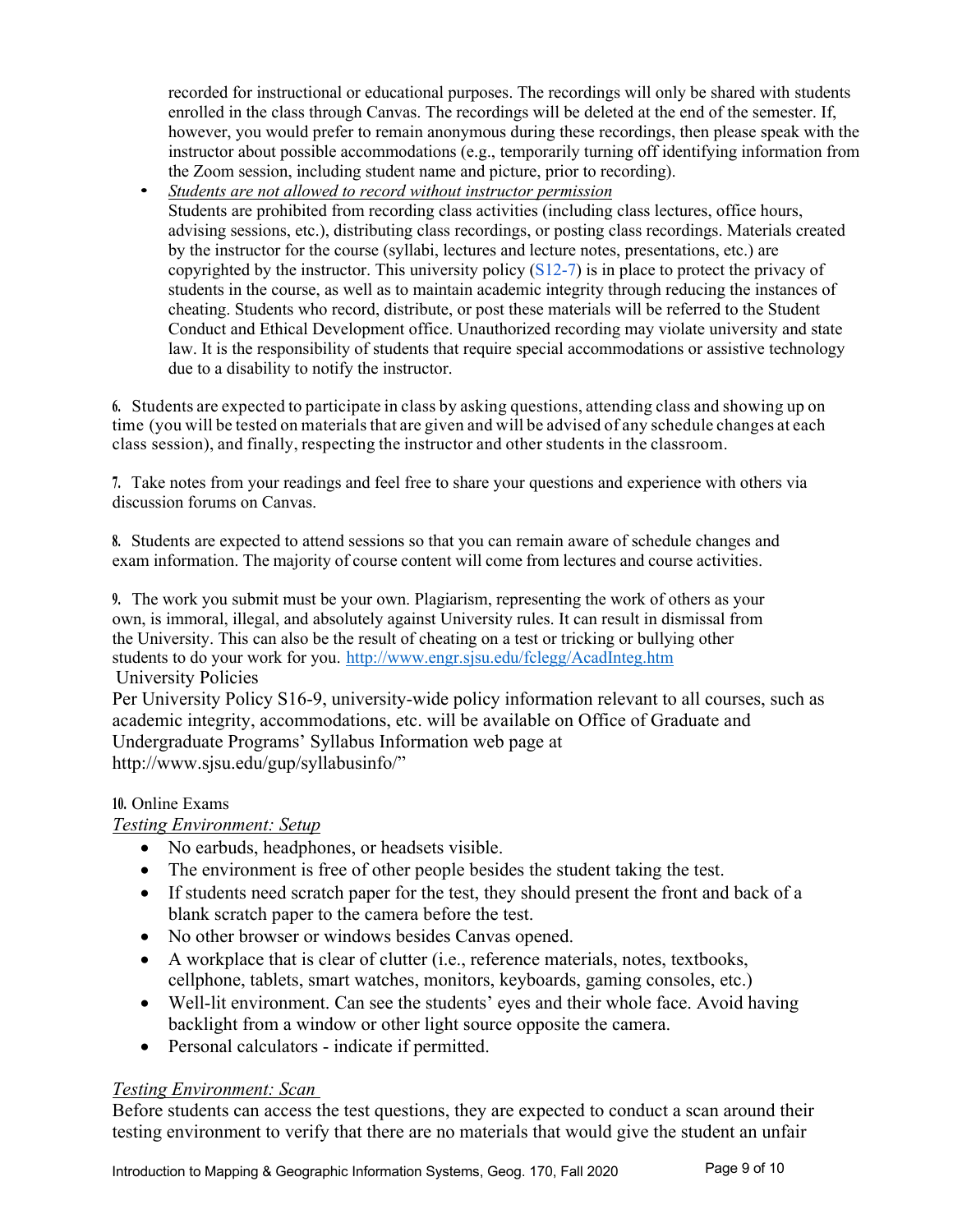advantage during the test. The scan will include:

- the desk/work-space
- a complete view of the computer including USB ports and power cord connections
- a 360 degree view of the complete room

#### *Students must:*

• Remain in the testing environment throughout the duration of the test. Keep full face, hands, workspace including desk, keyboard, monitor, and scratch paper, in full view of the webcam

#### **Technical difficulties**

#### Internet connection issues:

Canvas autosaves responses a few times per minute as long as there is an internet connection. If your internet connection is lost, Canvas will warn you but allow you to continue working on your exam. A brief loss of internet connection is unlikely to cause you to lose your work. However, a longer loss of connectivity or weak/unstable connection may jeopardize your exam.

#### Other technical difficulties:

Immediately email the instructor a current copy of the state of your exam and explain the problem you are facing. Your instructor may not be able to respond immediately or provide technical support. However, the copy of your exam and email will provide a record of the situation.

Contact the SJSU technical support for Canvas:

Technical Support for Canvas

Email: ecampus@sjsu.edu Phone: (408) 924-2337

https://www.sjsu.edu/ecampus/support/

If possible, complete your exam in the remaining allotted time, offline if necessary. Email your exam to your instructor within the allotted time or soon after.

#### **Academic Dishonesty**

Students who are suspected of cheating during an exam will be referred to the Student Conduct and Ethical Development office and depending on the severity of the conduct, will receive a zero on the assignment or a grade of F in the course. Grade Forgiveness does not apply to courses for which the original grade was the result of a finding of academic dishonesty.

10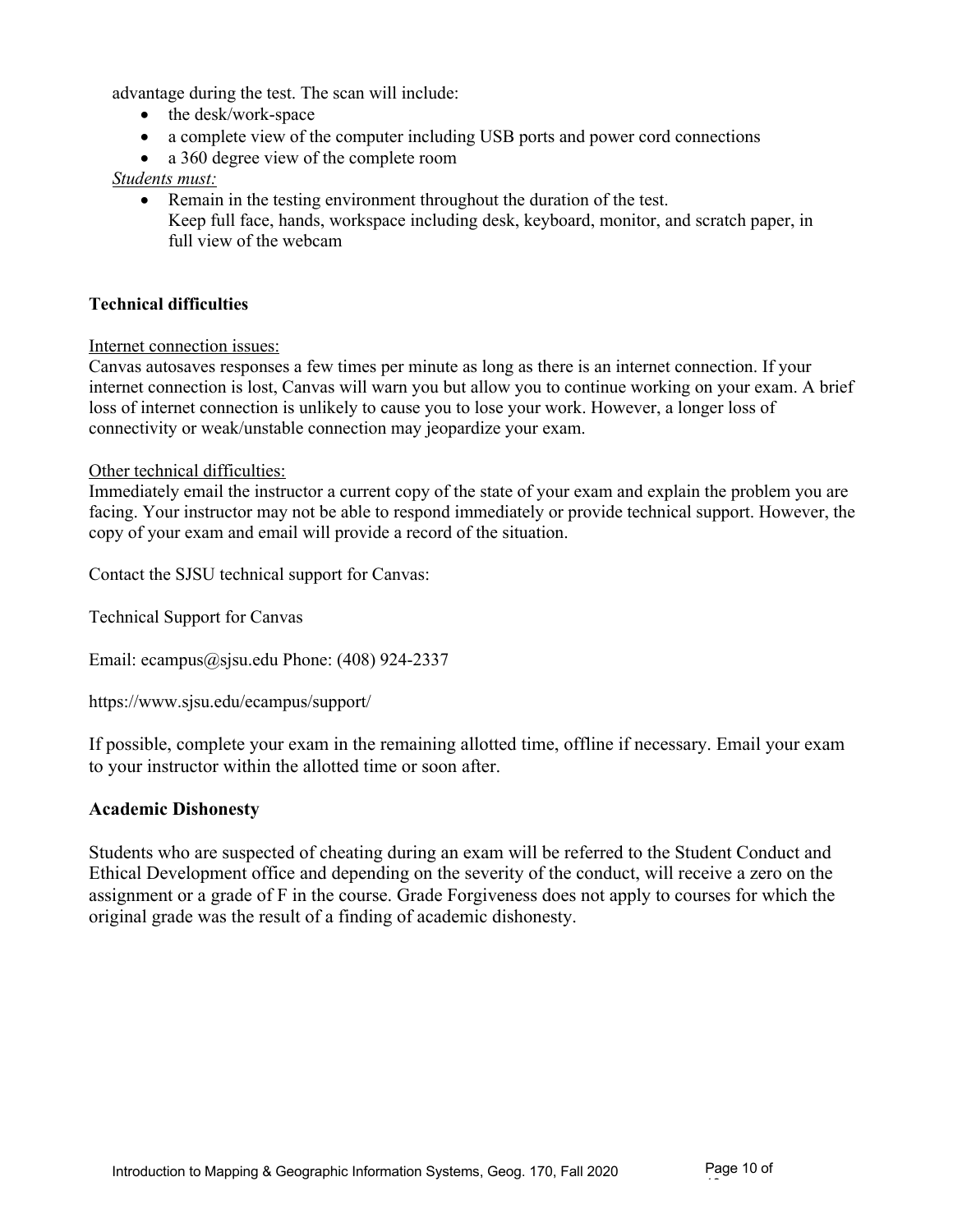# **GEOG. 170:Intro. to Mapping & GIS Fall 2020, Course Lecture Schedule**

*ThecoursescheduleissubjecttochangewithfairnoticeandnotificationswillbesentoutviaCanvasor classroom postings.*

| Week           | Date  | <b>Topics</b>                                                                                                                                                    | <b>Readings</b>                   | Due                               |
|----------------|-------|------------------------------------------------------------------------------------------------------------------------------------------------------------------|-----------------------------------|-----------------------------------|
| $\mathbf{1}$   | 08/19 | Intro., course logistics and content<br>Intro. to GIScience and AGOL                                                                                             | Textbook Intro.<br>and Chapter 10 |                                   |
| $\overline{2}$ | 08/26 | GIS/mapping foundations: scale and<br>generalization                                                                                                             | Textbook<br>Chapter 2             |                                   |
| 3              | 09/02 | Intro. to research data: types, collection<br>methods, unit, scale, and uses                                                                                     | Will be shared<br>via Canvas      |                                   |
| $\overline{4}$ | 09/09 | Into. to geospatial data: data representation in<br><b>GIS</b>                                                                                                   | Chapter 4                         |                                   |
| 5              | 09/16 | Data management/integration in GIS                                                                                                                               | Will be shared<br>via Canvas      |                                   |
| 6              | 09/23 | GIS features composing a map layer                                                                                                                               | Chapters 1 and<br>6               |                                   |
| 7              | 09/30 | Into. to real-time data mapping                                                                                                                                  | Chapter 9                         |                                   |
| 8              | 10/07 | Mapping language: map-design and<br>visualization                                                                                                                | Chapters 2, 3,<br>and 6           | Assign case study                 |
| 9              | 10/14 | Geospatial data processing (data selection<br>and queries)<br>Guest Lecture: intro to web-mapping and its<br>implications for Census 2020 outreach<br>activities | Will be shared<br>via Canvas      | Discussion Forum:<br>Project Idea |
| 10             | 10/21 | Geospatial data analysis                                                                                                                                         | Chapter 5                         | Discussion Forum:<br>Project Idea |
| 11             | 10/28 | <b>CASE STUDY PRESENTATIONS</b>                                                                                                                                  |                                   | Case study due                    |
| 12             | 11/04 | FINAL PROJECT PROPOSAL<br><b>PRESENTATIONS</b>                                                                                                                   |                                   | Project Proposal                  |
| 13             | 11/11 | Open Lab: Final project progress                                                                                                                                 |                                   |                                   |
| 14             | 11/18 | FINAL PROJECT PROGRESS<br>PRESENTATIONS/GIS DAY                                                                                                                  |                                   |                                   |
| 15             | 11/25 | <b>Thanksgiving</b>                                                                                                                                              |                                   |                                   |
| 16             | 12/02 | <b>FINAL EXAM</b>                                                                                                                                                |                                   |                                   |
| 17             | 12/09 | FINAL PROJECT PRESENTATIONS<br>(Logistics to be shared)                                                                                                          |                                   |                                   |

*Important note: your final project presentation will be built upon your proposal and progress presentations, so by the time of final project presentation, a major portion of your work should be done.*